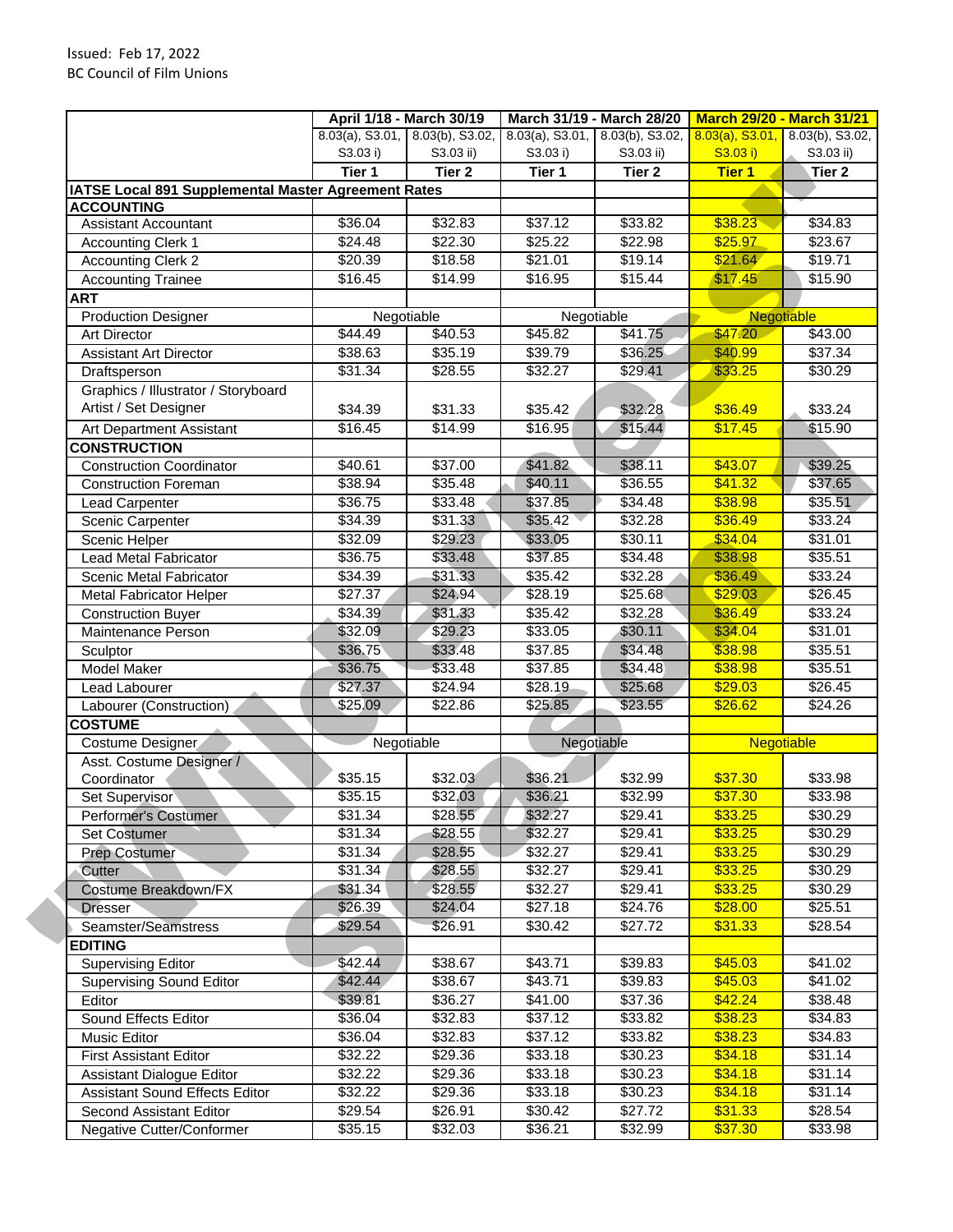|                                                                                                                                           |                    | April 1/18 - March 30/19 |                     | March 31/19 - March 28/20 | <b>March 29/20 - March 31/21</b> |                    |
|-------------------------------------------------------------------------------------------------------------------------------------------|--------------------|--------------------------|---------------------|---------------------------|----------------------------------|--------------------|
|                                                                                                                                           | Tier 1             | Tier 2                   | Tier 1              | Tier 2                    | <b>Tier 1</b>                    | Tier 2             |
| IATSE Local 891 Supplemental Master Agreement Rates (continued)                                                                           |                    |                          |                     |                           |                                  |                    |
| <b>FIRST AID/CRAFT SERVICE</b>                                                                                                            |                    |                          |                     |                           |                                  |                    |
| <b>First Aid/Craft Service</b>                                                                                                            | \$36.04            | \$32.83                  | \$37.12             | \$33.82                   | \$38.23                          | \$34.83            |
| <b>First Aid</b>                                                                                                                          | \$29.54            | \$26.91                  | \$30.42             | \$27.72                   | \$31.33                          | \$28.54            |
| <b>Craft Service</b>                                                                                                                      | \$27.37            | \$24.94                  | \$28.19             | 325.68                    | \$29.03                          | \$26.45            |
| <b>GREENS</b>                                                                                                                             |                    |                          |                     |                           |                                  |                    |
| Head Greensperson                                                                                                                         | \$36.04            | \$32.83                  | \$37.12             | \$33.82                   | \$38.23                          | \$34.83            |
| Best Person (Lead Person)                                                                                                                 | \$32.22            | \$29.36                  | \$33.18             | \$30.23                   | \$34.18                          | \$31.14            |
| Greensperson                                                                                                                              | \$29.54            | \$26.91                  | \$30.42             | \$27.72                   | \$31.33                          | \$28.54            |
| <b>Greens Helper</b>                                                                                                                      | \$26.39            | \$24.04                  | \$27.18             | \$24.76                   | \$28.00                          | \$25.51            |
| <b>GRIPS</b>                                                                                                                              |                    |                          |                     |                           |                                  |                    |
| Key Grip                                                                                                                                  | \$36.04            | \$32.83                  | \$37.12             | \$33.82                   | \$38.23                          | $\sqrt{$34.83}$    |
| Second Grip                                                                                                                               | \$32.22            | \$29.36                  | \$33.18             | \$30.23                   | \$34.18                          | \$31.14            |
| Leadman/Setup                                                                                                                             | \$32.22            | \$29.36                  | \$33.18             | \$30.23                   | \$34.18                          | \$31.14            |
| <b>Dolly Operator</b>                                                                                                                     | \$32.22            | \$29.36                  | \$33.18             | \$30.23                   | \$34.18                          | \$31.14            |
| <b>Rigging Grip</b>                                                                                                                       | \$31.34            | \$28.55                  | \$32.27             | \$29.41                   | \$33.25                          | \$30.29            |
| Grip                                                                                                                                      | \$29.54            | \$26.91                  | \$30.42             | \$27.72                   | \$31.33                          | \$28.54            |
| <b>HAIR</b>                                                                                                                               |                    |                          |                     |                           |                                  |                    |
| Hair Department Head                                                                                                                      | \$36.04            | \$32.83                  | \$37.12             | \$33.82                   | \$38.23                          | \$34.83            |
| Assistant Hairstylist                                                                                                                     | \$32.22            | \$29.36                  | \$33.18             | \$30.23                   | \$34.18                          | \$31.14            |
| Second Assistant Hairstylist                                                                                                              | \$29.54            | \$26.91                  | \$30.42             | \$27.72                   | \$31.33                          | \$28.54            |
| <b>LIGHTING/ELECTRICS</b>                                                                                                                 |                    |                          |                     |                           |                                  |                    |
| Chief Lighting Technician /                                                                                                               |                    |                          |                     |                           |                                  |                    |
| Gaffer                                                                                                                                    | \$36.04            | \$32.83                  | \$37.12             | \$33.82                   | \$38.23                          | \$34.83            |
| Asst. Chief Lighting Tech. /                                                                                                              |                    |                          |                     |                           |                                  |                    |
| <b>Best Boy</b>                                                                                                                           | \$32.22            | \$29.36                  | \$33.18             | \$30.23                   | \$34.18                          | \$31.14            |
| <b>Lighting Board Operator</b>                                                                                                            | \$32.22            | \$29.36                  | \$33.18             | \$30.23                   | \$34.18                          | \$31.14            |
| <b>Rigging Gaffer</b>                                                                                                                     | \$32.22            | \$29.36                  | \$33.18             | \$30.23                   | \$34.18                          | \$31.14            |
| Generator Operator                                                                                                                        | \$32.22            | \$29.36                  | \$33.18             | \$30.23                   | \$34.18                          | \$31.14            |
| Lighting Technician /                                                                                                                     |                    |                          |                     |                           |                                  |                    |
| Lamp Operator*                                                                                                                            | \$29.54            | \$26.91                  | \$30.42             | \$27.72                   | \$31.33                          | \$28.54            |
| Set Wireman                                                                                                                               | \$31.34            | \$28.55                  | \$32.27             | \$29.41                   | \$33.25                          | \$30.29            |
| Any Lighting Technician who is assigned to operate balloon lighting shall receive \$0.80 per hour more than the Lighting Technician rate. |                    |                          |                     |                           |                                  |                    |
| <b>MAKE-UP</b>                                                                                                                            |                    |                          |                     |                           |                                  |                    |
| Special Makeup Effects.                                                                                                                   |                    | Negotiable               | Negotiable          |                           | Negotiable                       |                    |
| <b>Makeup Department Head</b>                                                                                                             | \$36.04            | \$32.83                  | \$37.12             | \$33.82                   | \$38.23                          | \$34.83            |
| <b>First Assistant Makeup Artist</b>                                                                                                      | \$32.22            | \$29.36                  | \$33.18             | \$30.23                   | \$34.18                          | \$31.14            |
| Second Assistant Makeup Artist                                                                                                            | \$29.54            | \$26.91                  | \$30.42             | \$27.72                   | \$31.33                          | \$28.54            |
| <b>Third Assistant Makeup Artist</b>                                                                                                      | \$20.02            | \$18.24                  | \$20.62             | \$18.79                   | \$21.24                          | \$19.35            |
| <b>PAINTING</b>                                                                                                                           |                    |                          |                     |                           |                                  |                    |
| Paint Coordinator                                                                                                                         | \$40.10            | \$36.54                  | \$41.31             | \$37.64                   | \$42.55                          | \$38.77            |
| <b>Lead Painter</b>                                                                                                                       | \$36.75            | \$33.48                  | \$37.85             | \$34.48                   | \$38.98                          | \$35.51            |
| Scenic Artist                                                                                                                             | \$36.75            | \$33.48                  | \$37.85             | \$34.48                   | \$38.98                          | \$35.51            |
| Sign Painter/Fabricator                                                                                                                   | \$36.75            | \$33.48                  | \$37.85             | \$34.48                   | \$38.98                          | \$35.51            |
| Automotive Sprayer                                                                                                                        | \$36.75            | \$33.48                  | \$37.85             | \$34.48                   | \$38.98                          | \$35.51            |
| Scenic Painter                                                                                                                            | \$34.39            | \$31.33                  | \$35.42             | \$32.28                   | \$36.49                          | \$33.24            |
| Wallpaper Hanger                                                                                                                          | \$34.39            | \$31.33                  | \$35.42             | \$32.28                   | \$36.49                          | \$33.24            |
| Plasterer                                                                                                                                 | \$34.39            | \$31.33                  | \$35.42             | \$32.28                   | \$36.49                          | \$33.24            |
| <b>Set Painter</b>                                                                                                                        | \$32.67            | \$29.77                  | $\overline{$}33.65$ | \$30.66                   | \$34.66                          | \$31.58            |
| Paint Labourer                                                                                                                            | \$25.09            | \$22.86                  | \$25.85             | \$23.55                   | \$26.62                          | \$24.26            |
|                                                                                                                                           |                    |                          |                     |                           |                                  |                    |
|                                                                                                                                           |                    |                          |                     |                           |                                  |                    |
| <b>PRODUCTION OFFICE</b>                                                                                                                  |                    |                          |                     |                           |                                  |                    |
| <b>Production Office Coordinator</b><br>Asst. Production Coordinator                                                                      | \$36.04<br>\$32.22 | \$32.83<br>\$29.36       | \$37.12<br>\$33.18  | \$33.82<br>\$30.23        | \$38.23<br>\$34.18               | \$34.83<br>\$31.14 |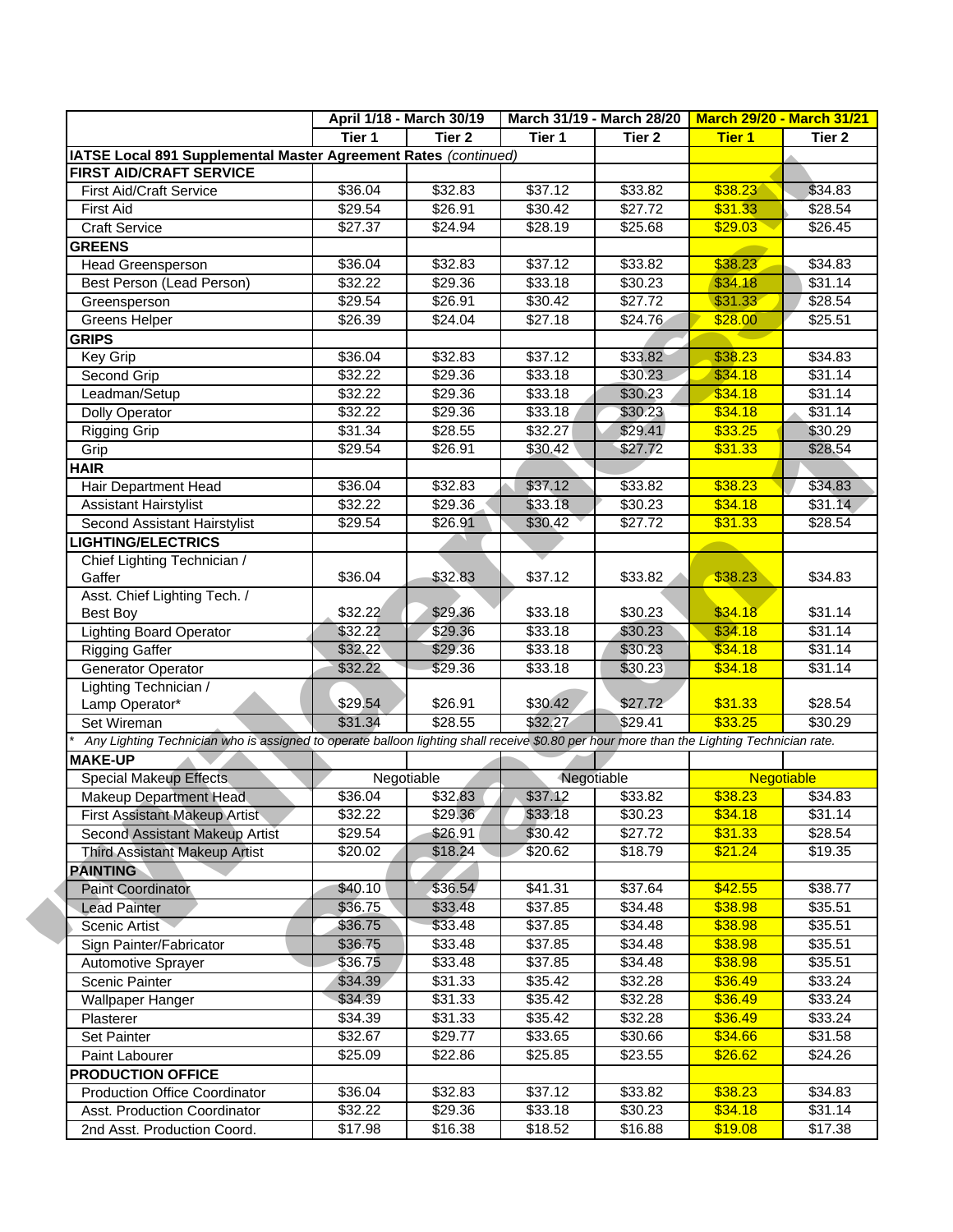|                                                                 |            | April 1/18 - March 30/19 |            | March 31/19 - March 28/20 | <b>March 29/20 - March 31/21</b> |                 |
|-----------------------------------------------------------------|------------|--------------------------|------------|---------------------------|----------------------------------|-----------------|
|                                                                 | Tier 1     | Tier <sub>2</sub>        | Tier 1     | Tier <sub>2</sub>         | <b>Tier 1</b>                    | Tier 2          |
| IATSE Local 891 Supplemental Master Agreement Rates (continued) |            |                          |            |                           |                                  |                 |
| <b>PROPS</b>                                                    |            |                          |            |                           |                                  |                 |
| <b>Property Master</b>                                          | \$36.04    | \$32.83                  | \$37.12    | \$33.82                   | \$38.23                          | \$34.83         |
| <b>Assistant Property Master</b>                                | \$35.15    | \$32.03                  | \$36.21    | \$32.99                   | \$37.30                          | \$33.98         |
| Props Buyer                                                     | \$32.09    | \$29.23                  | \$33.05    | \$30.11                   | \$34.04                          | \$31.01         |
| Props                                                           | \$29.54    | \$26.91                  | \$30.42    | \$27.72                   | \$31.33                          | $\sqrt{$28.54}$ |
| <b>SCRIPT SUPERVISORS / CONTINUITY COORDINATOR</b>              |            |                          |            |                           |                                  |                 |
| Script Supevisor/                                               |            |                          |            |                           |                                  |                 |
| <b>Continuity Coordinator</b>                                   | \$36.04    | \$32.83                  | \$37.12    | \$33.82                   | \$38.23                          | \$34.83         |
| Assistant to Script Supervisor/                                 |            |                          |            |                           |                                  |                 |
| <b>Continuity Coordinator</b>                                   | \$20.32    | \$18.52                  | \$20.93    | \$19.07                   | \$21.56                          | \$19.65         |
| <b>SET DECORATING</b>                                           |            |                          |            |                           |                                  |                 |
| Set Decorator                                                   | \$36.04    | \$32.83                  | \$37.12    | \$33.82                   | \$38.23                          | \$34.83         |
| <b>Assistant Set Decorator</b>                                  | \$33.43    | \$30.45                  | \$34.43    | \$31.37                   | \$35.46                          | \$32.31         |
| Set Buyer                                                       | \$31.34    | \$28.55                  | \$32.27    | \$29.41                   | \$33.25                          | \$30.29         |
| <b>Lead Dresser</b>                                             | \$30.41    | \$27.71                  | \$31.32    | \$28.54                   | \$32.26                          | \$29.39         |
| On-Set Dresser                                                  | \$30.41    | \$27.71                  | \$31.32    | \$28.54                   | \$32.26                          | \$29.39         |
| Set Dresser                                                     | \$29.54    | \$26.91                  | \$30.42    | \$27.72                   | \$31.33                          | \$28.54         |
| Draper/Upholsterer                                              | \$29.54    | \$26.91                  | \$30,42    | \$27.72                   | \$31.33                          | \$28.54         |
| <b>Assistant Set Dresser</b>                                    | \$24.48    | \$22.30                  | \$25.22    | \$22.98                   | \$25.97                          | \$23.67         |
| <b>SOUND</b>                                                    |            |                          |            |                           |                                  |                 |
| Mixer (Production and Dubbing)                                  | \$46.89    | \$42.72                  | \$48.29    | \$44.00                   | \$49.74                          | \$45.32         |
| <b>Boom Operator</b>                                            | \$39.40    | \$35.90                  | \$40.58    | \$36.97                   | \$41.80                          | \$38.08         |
| Sound Assistant                                                 | \$29.54    | \$26.91                  | \$30.42    | \$27.72                   | \$31.33                          | \$28.54         |
| <b>Public Address Operator</b>                                  | \$29.54    | \$26.91                  | \$30.42    | \$27.72                   | \$31.33                          | \$28.54         |
| Playback Operator                                               | \$29.54    | \$26.91                  | \$30.42    | \$27.72                   | \$31.33                          | \$28.54         |
| Sound Maintenance                                               | \$29.54    | \$26.91                  | \$30.42    | \$27.72                   | \$31.33                          | \$28.54         |
| <b>SPECIAL EFFECTS</b>                                          |            |                          |            |                           |                                  |                 |
| Special Effects Coordinator                                     | \$39.83    | \$36.29                  | \$41.03    | \$37.38                   | \$42.26                          | \$38.51         |
| <b>First Assistant Special Effects</b>                          | \$36.04    | \$32.83                  | \$37.12    | \$33.82                   | \$38.23                          | \$34.83         |
| Special Effects Assistant                                       | \$31.34    | \$28.55                  | \$32.27    | \$29.41                   | \$33.25                          | \$30.29         |
| Special Effects Labourer                                        | \$25.09    | \$22.86                  | \$25.85    | \$23.55                   | \$26.62                          | \$24.26         |
| <b>VIDEO</b>                                                    |            |                          |            |                           |                                  |                 |
| Video Sound Mixer                                               | \$36.04    | \$32.83                  | \$37.12    | \$33.82                   | \$38.23                          | \$34.83         |
| Video Lighting Director                                         | \$36.04    | \$32.83                  | \$37.12    | \$33.82                   | \$38.23                          | \$34.83         |
| Video Script Supervisor                                         | \$36.04    | \$32.83                  | \$37.12    | \$33.82                   | \$38.23                          | \$34.83         |
| Colourist                                                       | \$36.04    | \$32.83                  | \$37.12    | \$33.82                   | \$38.23                          | \$34.83         |
| <b>VISUAL EFFECTS</b>                                           |            |                          |            |                           |                                  |                 |
| VFX Artists (Weekly Flat Rate - up to 12 Hours/Day)             |            |                          |            |                           |                                  |                 |
| <b>VFX Artist - Level 1</b>                                     | \$1,775.04 | \$1,775.04               | \$1,828.29 | \$1,828.29                | \$1,883.14                       | \$1,883.14      |
| VFX Artist - Level 2                                            | \$1,648.25 | \$1,648.25               | \$1,697.70 | \$1,697.70                | \$1,748.63                       | \$1,748.63      |
| VFX Artist - Level 3                                            | \$1,354.05 | \$1,354.05               | \$1,394.67 | \$1,394.67                | \$1,436.51                       | \$1,436.51      |
| VFX Technicians (Weekly Flat Rate - up to 12 Hours/Day)         |            |                          |            |                           |                                  |                 |
| VFX Technician - Level 1                                        | \$1,648.25 | \$1,648.25               | \$1,697.70 | \$1,697.70                | \$1,748.63                       | \$1,748.63      |
| VFX Technician - Level 2                                        | \$1,354.05 | \$1,354.05               | \$1,394.67 | \$1,394.67                | \$1,436.51                       | \$1,436.51      |
| VFX Artists (Hourly rate for overtime purposes)                 |            |                          |            |                           |                                  |                 |
| VFX Artist - Level 1                                            | \$25.36    | \$25.36                  | \$26.12    | \$26.12                   | \$26.90                          | \$26.90         |
| VFX Artist - Level 2                                            | \$23.55    | \$23.55                  | \$24.25    | \$24.25                   | \$24.98                          | \$24.98         |
|                                                                 | \$19.34    | \$19.34                  | \$19.92    | \$19.92                   |                                  | \$20.52         |
| VFX Artist - Level 3                                            |            |                          |            |                           | \$20.52                          |                 |
| VFX Technicians (Hourly rate for overtime purposes)             | \$23.55    | \$23.55                  | \$24.25    | \$24.25                   | \$24.98                          | \$24.98         |
| VFX Technician - Level 1                                        |            |                          |            |                           | \$20.52                          | \$20.52         |
| VFX Technician - Level 2                                        | \$19.34    | \$19.34                  | \$19.92    | \$19.92                   |                                  |                 |